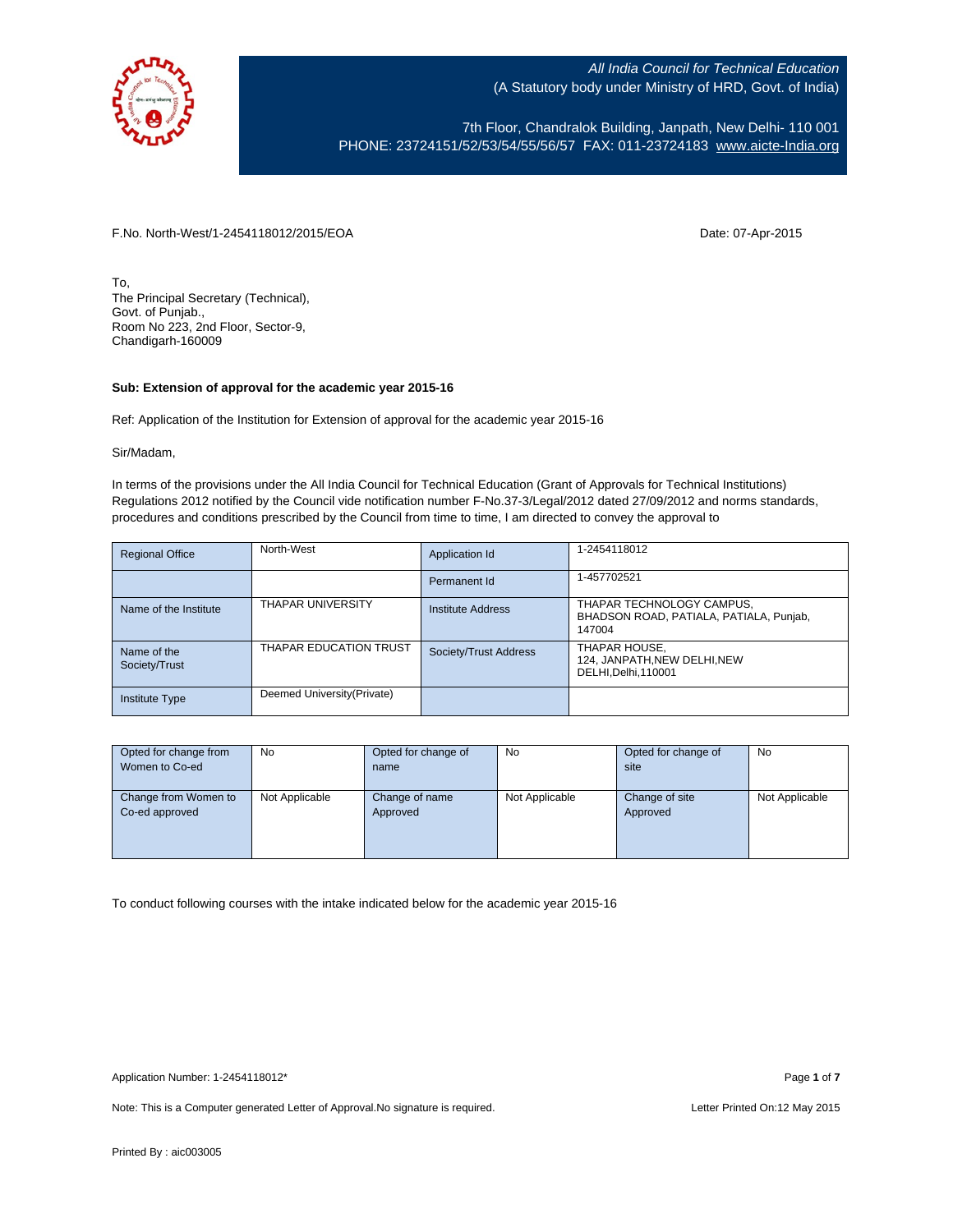

7th Floor, Chandralok Building, Janpath, New Delhi- 110 001 PHONE: 23724151/52/53/54/55/56/57 FAX: 011-23724183 [www.aicte-India.org](http://www.aicte-india.org/)

| Application Id: 1-2454118012                          |              |                                           | Course                                                                            |                            | <b>Affiliating Body</b>                                        |                 |                                  |                            |                     |                                          |
|-------------------------------------------------------|--------------|-------------------------------------------|-----------------------------------------------------------------------------------|----------------------------|----------------------------------------------------------------|-----------------|----------------------------------|----------------------------|---------------------|------------------------------------------|
| Program                                               | Shift        | Level                                     |                                                                                   | Full/Part Time             |                                                                | Intake 2014-15  | Intake Approved for<br>$15 - 16$ | <b>NRI Approval status</b> | PIO Approval status | Foreign Collaboration<br>Approval status |
|                                                       |              |                                           |                                                                                   |                            |                                                                |                 |                                  |                            |                     |                                          |
| <b>ENGINEERING</b><br><b>AND</b><br><b>TECHNOLOGY</b> | 1st<br>Shift | <b>POST</b><br><b>GRADUA</b><br><b>TE</b> | CAD/CAM<br><b>ENGINEERING</b>                                                     | <b>FULL</b><br><b>TIME</b> | Thapar Institute<br>of Engineering &<br>Technology,<br>Patiala | 30              | 30                               | Yes                        | <b>NA</b>           | <b>NA</b>                                |
| <b>ENGINEERING</b><br><b>AND</b><br><b>TECHNOLOGY</b> | 1st<br>Shift | POST<br><b>GRADUA</b><br>TE               | <b>CHEMICAL</b><br><b>ENGINEERING</b>                                             | <b>FULL</b><br><b>TIME</b> | Thapar Institute<br>of Engineering &<br>Technology,<br>Patiala | 30              | 30                               | Yes                        | <b>NA</b>           | <b>NA</b>                                |
| <b>ENGINEERING</b><br><b>AND</b><br><b>TECHNOLOGY</b> | 1st<br>Shift | <b>POST</b><br><b>GRADUA</b><br><b>TE</b> | <b>COMPUTER</b><br><b>APPLICATIONS</b>                                            | <b>FULL</b><br><b>TIME</b> | Thapar Institute<br>of Engineering &<br>Technology,<br>Patiala | 30              | $\overline{30}$                  | Yes                        | $N_A$               | <b>NA</b>                                |
| <b>ENGINEERING</b><br><b>AND</b><br><b>TECHNOLOGY</b> | 1st<br>Shift | POST<br><b>GRADUA</b><br><b>TE</b>        | <b>COMPUTER</b><br><b>SCIENCE &amp;</b><br><b>ENGINEERING</b>                     | <b>FULL</b><br><b>TIME</b> | Thapar Institute<br>of Engineering &<br>Technology,<br>Patiala | $\overline{30}$ | $\overline{30}$                  | Yes                        | $N_A$               | <b>NA</b>                                |
| <b>ENGINEERING</b><br><b>AND</b><br><b>TECHNOLOGY</b> | 1st<br>Shift | POST<br><b>GRADUA</b><br><b>TE</b>        | <b>ELECTRONICS &amp;</b><br><b>COMMUNICATION</b><br><b>ENGG</b>                   | <b>FULL</b><br><b>TIME</b> | Thapar Institute<br>of Engineering &<br>Technology,<br>Patiala | 30              | 30                               | Yes                        | $N_A$               | <b>NA</b>                                |
| <b>ENGINEERING</b><br><b>AND</b><br><b>TECHNOLOGY</b> | 1st<br>Shift | <b>POST</b><br><b>GRADUA</b><br>TE        | <b>ELECTRONIC</b><br><b>INSTRUMENTATIO</b><br>N AND CONTROL<br><b>ENGINEERING</b> | <b>FULL</b><br><b>TIME</b> | Thapar Institute<br>of Engineering &<br>Technology,<br>Patiala | 30              | 30                               | Yes                        | NA                  | <b>NA</b>                                |
| <b>ENGINEERING</b><br><b>AND</b><br><b>TECHNOLOGY</b> | 1st<br>Shift | <b>POST</b><br><b>GRADUA</b><br>TE        | ENVIRONMENTAL<br><b>SCIENCE AND</b><br><b>TECHNOLOGY</b>                          | <b>FULL</b><br><b>TIME</b> | Thapar Institute<br>of Engineering &<br>Technology,<br>Patiala | 30              | $\overline{30}$                  | Yes                        | NA                  | NA                                       |
| <b>ENGINEERING</b><br><b>AND</b><br><b>TECHNOLOGY</b> | 1st<br>Shift | POST<br><b>GRADUA</b><br><b>TE</b>        | <b>INFORMATION</b><br><b>SECURITY</b>                                             | <b>FULL</b><br><b>TIME</b> | Thapar Institute<br>of Engineering &<br>Technology,<br>Patiala | 0               | 30                               | <b>No</b>                  | NA                  | <b>NA</b>                                |

Application Number: 1-2454118012\* Page **2** of **7**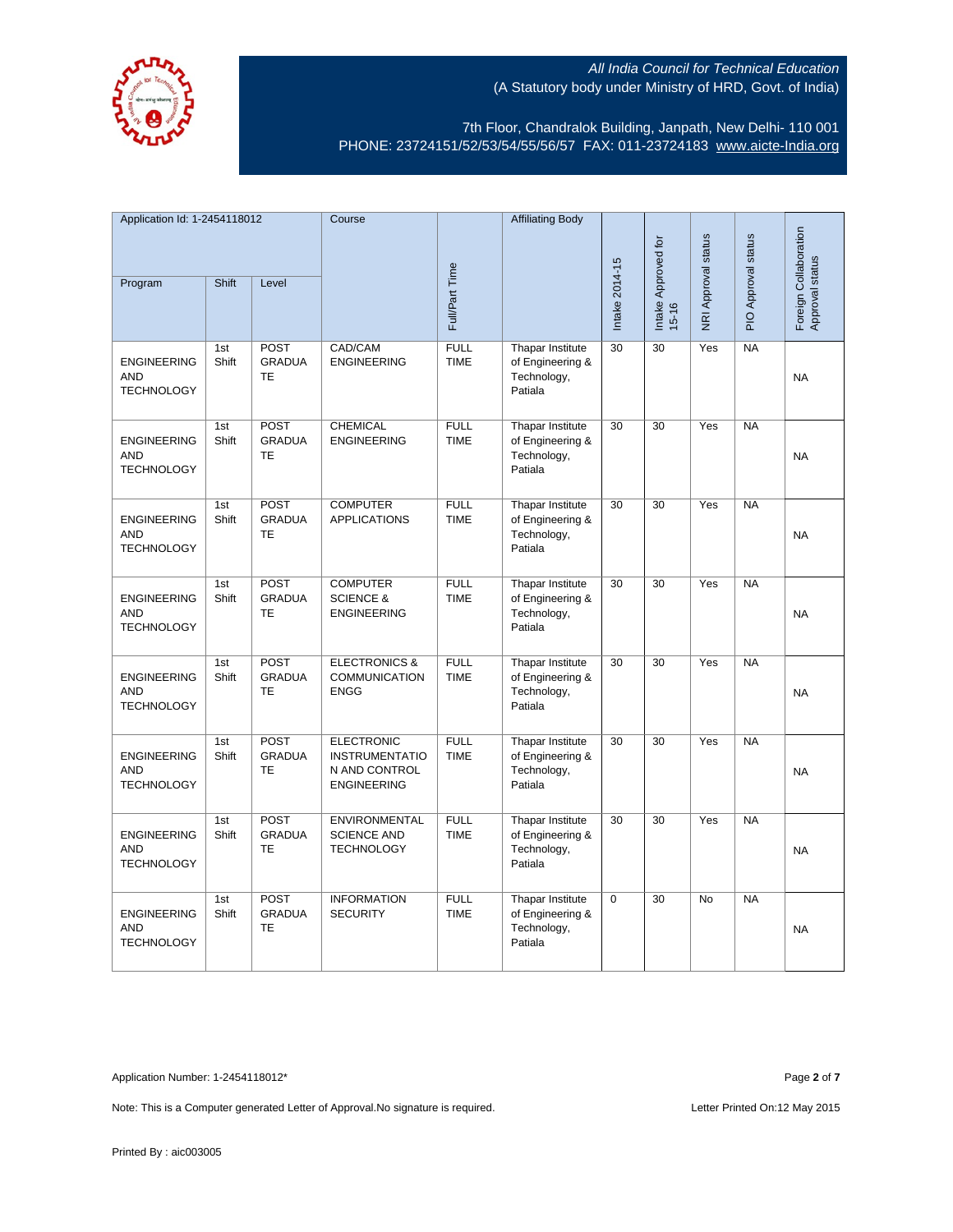

7th Floor, Chandralok Building, Janpath, New Delhi- 110 001 PHONE: 23724151/52/53/54/55/56/57 FAX: 011-23724183 [www.aicte-India.org](http://www.aicte-india.org/)

| Application Id: 1-2454118012                          |              |                                    | Course                                               |                            | <b>Affiliating Body</b>                                        |                 |                                  |                     |                     |                                          |
|-------------------------------------------------------|--------------|------------------------------------|------------------------------------------------------|----------------------------|----------------------------------------------------------------|-----------------|----------------------------------|---------------------|---------------------|------------------------------------------|
| Program                                               | Shift        | Level                              |                                                      | Full/Part Time             |                                                                | Intake 2014-15  | Intake Approved for<br>$15 - 16$ | NRI Approval status | PIO Approval status | Foreign Collaboration<br>Approval status |
| <b>ENGINEERING</b><br><b>AND</b><br><b>TECHNOLOGY</b> | 1st<br>Shift | POST<br><b>GRADUA</b><br>TE        | <b>INFRASTRUCTUR</b><br>E ENGINEERING                | <b>FULL</b><br><b>TIME</b> | Thapar Institute<br>of Engineering &<br>Technology,<br>Patiala | 18              | $\overline{18}$                  | Yes                 | NA                  | <b>NA</b>                                |
| <b>ENGINEERING</b><br><b>AND</b><br><b>TECHNOLOGY</b> | 1st<br>Shift | POST<br><b>GRADUA</b><br>TE        | METALLURGICAL<br>AND MATERIALS<br><b>ENGINEERING</b> | <b>FULL</b><br><b>TIME</b> | Thapar Institute<br>of Engineering &<br>Technology,<br>Patiala | $\overline{30}$ | $\overline{30}$                  | Yes                 | NA                  | <b>NA</b>                                |
| <b>ENGINEERING</b><br><b>AND</b><br><b>TECHNOLOGY</b> | 1st<br>Shift | <b>POST</b><br><b>GRADUA</b><br>TE | POWER SYSTEMS                                        | <b>FULL</b><br><b>TIME</b> | Thapar Institute<br>of Engineering &<br>Technology,<br>Patiala | $\overline{30}$ | 30                               | Yes                 | NA                  | <b>NA</b>                                |
| <b>ENGINEERING</b><br><b>AND</b><br><b>TECHNOLOGY</b> | 1st<br>Shift | POST<br><b>GRADUA</b><br><b>TE</b> | <b>PRODUCTION</b><br><b>ENGINEERING</b>              | <b>FULL</b><br><b>TIME</b> | Thapar Institute<br>of Engineering &<br>Technology,<br>Patiala | $\overline{30}$ | $\overline{30}$                  | Yes                 | NA                  | <b>NA</b>                                |
| <b>ENGINEERING</b><br><b>AND</b><br><b>TECHNOLOGY</b> | 1st<br>Shift | POST<br><b>GRADUA</b><br>TE        | <b>PRODUCTION</b><br><b>ENGINEERING</b>              | <b>PART</b><br><b>TIME</b> | Thapar Institute<br>of Engineering &<br>Technology,<br>Patiala | $\overline{30}$ | $\overline{30}$                  | Yes                 | NA                  | <b>NA</b>                                |
| <b>ENGINEERING</b><br><b>AND</b><br><b>TECHNOLOGY</b> | 1st<br>Shift | POST<br><b>GRADUA</b><br><b>TE</b> | <b>SOFTWARE</b><br><b>ENGINEERING</b>                | <b>FULL</b><br><b>TIME</b> | Thapar Institute<br>of Engineering &<br>Technology,<br>Patiala | $\overline{30}$ | $\overline{30}$                  | Yes                 | NA                  | <b>NA</b>                                |
| <b>ENGINEERING</b><br><b>AND</b><br><b>TECHNOLOGY</b> | 1st<br>Shift | POST<br><b>GRADUA</b><br><b>TE</b> | <b>STRUCTURAL</b><br><b>ENGINEERING</b>              | <b>FULL</b><br><b>TIME</b> | Thapar Institute<br>of Engineering &<br>Technology,<br>Patiala | 30              | $\overline{30}$                  | Yes                 | <b>NA</b>           | <b>NA</b>                                |
| <b>ENGINEERING</b><br><b>AND</b><br><b>TECHNOLOGY</b> | 1st<br>Shift | POST<br><b>GRADUA</b><br><b>TE</b> | <b>STRUCTURAL</b><br><b>ENGINEERING</b>              | PART<br><b>TIME</b>        | Thapar Institute<br>of Engineering &<br>Technology,<br>Patiala | 30              | $\overline{30}$                  | Yes                 | NA                  | <b>NA</b>                                |

Application Number: 1-2454118012\* Page **3** of **7**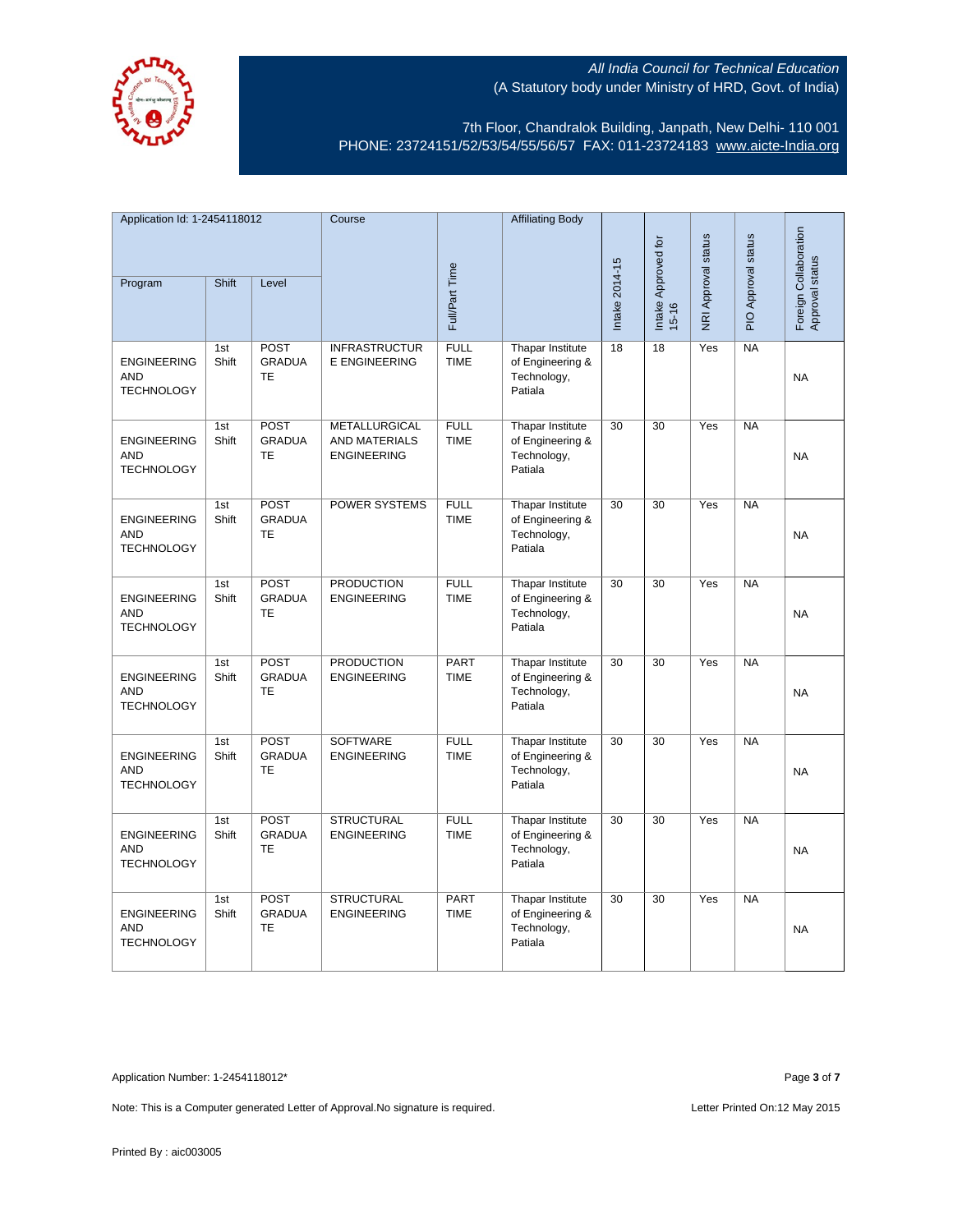

7th Floor, Chandralok Building, Janpath, New Delhi- 110 001 PHONE: 23724151/52/53/54/55/56/57 FAX: 011-23724183 [www.aicte-India.org](http://www.aicte-india.org/)

| Application Id: 1-2454118012                          |              |                                            | Course                                       |                            | <b>Affiliating Body</b>                                        |                     |                     |                     |                                          |           |
|-------------------------------------------------------|--------------|--------------------------------------------|----------------------------------------------|----------------------------|----------------------------------------------------------------|---------------------|---------------------|---------------------|------------------------------------------|-----------|
| Shift<br>Level<br>Program                             |              |                                            |                                              |                            |                                                                | Intake Approved for | NRI Approval status | PIO Approval status | Foreign Collaboration<br>Approval status |           |
|                                                       |              |                                            |                                              | Full/Part Time             |                                                                | Intake 2014-15      | $15 - 16$           |                     |                                          |           |
| <b>ENGINEERING</b><br><b>AND</b><br><b>TECHNOLOGY</b> | 1st<br>Shift | <b>POST</b><br><b>GRADUA</b><br><b>TE</b>  | <b>THERMAL</b><br><b>ENGINEERING</b>         | <b>FULL</b><br><b>TIME</b> | Thapar Institute<br>of Engineering &<br>Technology,<br>Patiala | 30                  | 30                  | Yes                 | NA                                       | <b>NA</b> |
| <b>ENGINEERING</b><br><b>AND</b><br><b>TECHNOLOGY</b> | 1st<br>Shift | <b>POST</b><br><b>GRADUA</b><br><b>TE</b>  | <b>VLSI DESIGN</b>                           | <b>FULL</b><br><b>TIME</b> | Thapar Institute<br>of Engineering &<br>Technology,<br>Patiala | 30                  | 30                  | Yes                 | $N_A$                                    | <b>NA</b> |
| <b>ENGINEERING</b><br><b>AND</b><br><b>TECHNOLOGY</b> | 1st<br>Shift | <b>POST</b><br><b>GRADUA</b><br><b>TE</b>  | <b>WIRELESS</b><br><b>COMMUNICATION</b><br>S | <b>FULL</b><br><b>TIME</b> | Thapar Institute<br>of Engineering &<br>Technology,<br>Patiala | $\mathbf 0$         | 30                  | <b>No</b>           | <b>NA</b>                                | <b>NA</b> |
| <b>ENGINEERING</b><br><b>AND</b><br><b>TECHNOLOGY</b> | 1st<br>Shift | <b>UNDER</b><br><b>GRADUA</b><br>TE        | <b>BIOTECHNOLOGY</b>                         | <b>FULL</b><br><b>TIME</b> | Thapar Institute<br>of Engineering &<br>Technology,<br>Patiala | 40                  | 40                  | Yes                 | NA                                       | <b>NA</b> |
| <b>ENGINEERING</b><br><b>AND</b><br><b>TECHNOLOGY</b> | 1st<br>Shift | <b>UNDER</b><br><b>GRADUA</b><br>TE        | <b>CHEMICAL</b><br><b>ENGINEERING</b>        | <b>FULL</b><br><b>TIME</b> | Thapar Institute<br>of Engineering &<br>Technology,<br>Patiala | $\overline{75}$     | $\overline{75}$     | Yes                 | $N_A$                                    | <b>NA</b> |
| <b>ENGINEERING</b><br><b>AND</b><br><b>TECHNOLOGY</b> | 1st<br>Shift | <b>UNDER</b><br><b>GRADUA</b><br>TE        | <b>CIVIL</b><br><b>ENGINEERING</b>           | <b>FULL</b><br><b>TIME</b> | Thapar Institute<br>of Engineering &<br>Technology,<br>Patiala | $\overline{75}$     | $\overline{75}$     | Yes                 | NA                                       | <b>NA</b> |
| <b>ENGINEERING</b><br><b>AND</b><br><b>TECHNOLOGY</b> | 1st<br>Shift | <b>UNDER</b><br><b>GRADUA</b><br>TE        | <b>COMPUTER</b><br><b>ENGINEERING</b>        | <b>FULL</b><br><b>TIME</b> | Thapar Institute<br>of Engineering &<br>Technology,<br>Patiala | 110                 | 110                 | Yes                 | <b>NA</b>                                | NA        |
| <b>ENGINEERING</b><br><b>AND</b><br><b>TECHNOLOGY</b> | 1st<br>Shift | <b>UNDER</b><br><b>GRADUA</b><br><b>TE</b> | <b>ELECTRICAL</b><br><b>ENGINEERING</b>      | <b>FULL</b><br><b>TIME</b> | Thapar Institute<br>of Engineering &<br>Technology,<br>Patiala | 75                  | $\overline{75}$     | Yes                 | NA                                       | <b>NA</b> |

Application Number: 1-2454118012\* Page **4** of **7**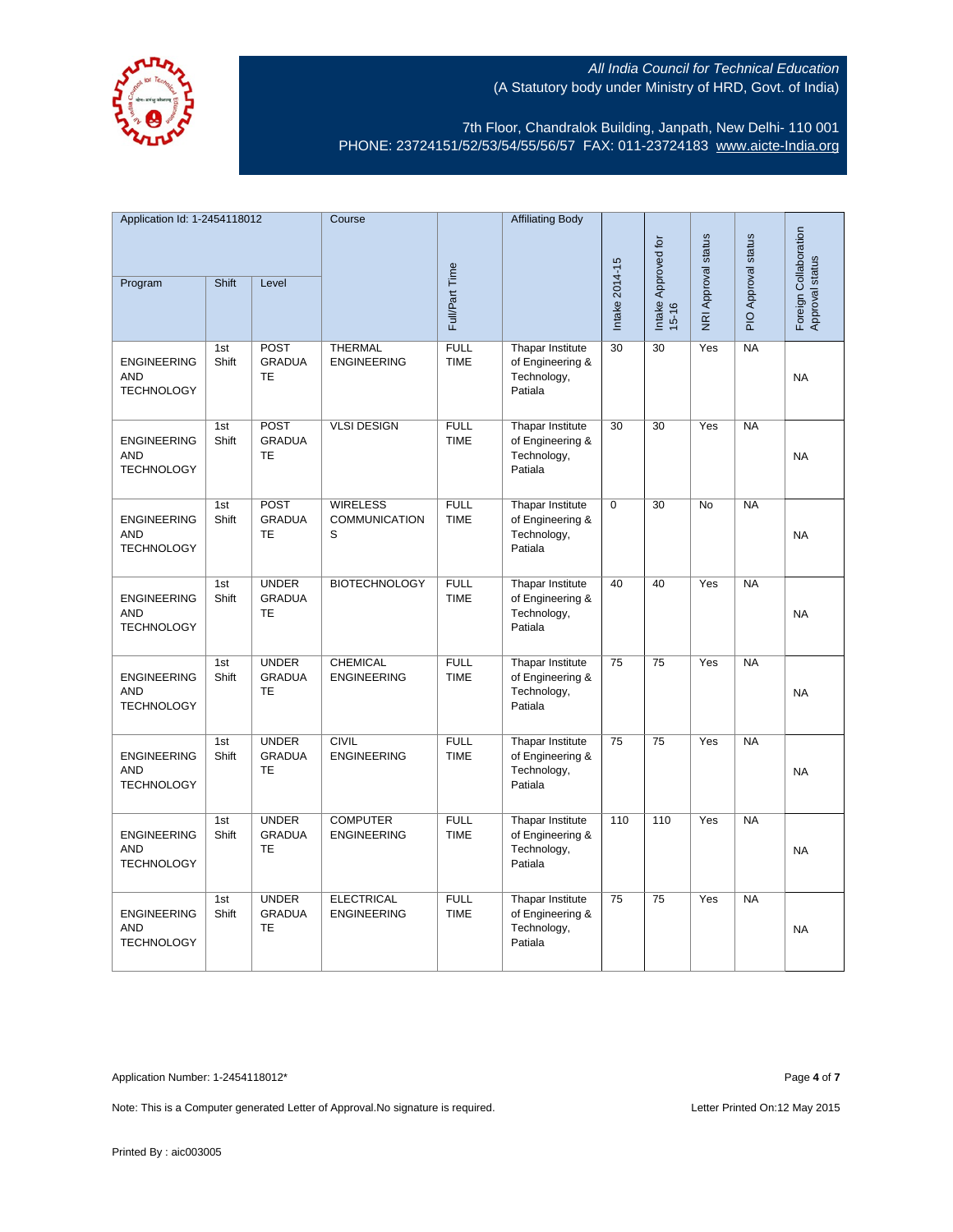

7th Floor, Chandralok Building, Janpath, New Delhi- 110 001 PHONE: 23724151/52/53/54/55/56/57 FAX: 011-23724183 [www.aicte-India.org](http://www.aicte-india.org/)

| Application Id: 1-2454118012                          |              |                                            | Course                                                          |                            | <b>Affiliating Body</b>                                        |                |                                  |                            |                     |                                          |
|-------------------------------------------------------|--------------|--------------------------------------------|-----------------------------------------------------------------|----------------------------|----------------------------------------------------------------|----------------|----------------------------------|----------------------------|---------------------|------------------------------------------|
| Program                                               | Shift        | Level                                      |                                                                 | Full/Part Time             |                                                                | Intake 2014-15 | Intake Approved for<br>$15 - 16$ | <b>NRI Approval status</b> | PIO Approval status | Foreign Collaboration<br>Approval status |
| <b>ENGINEERING</b><br><b>AND</b><br><b>TECHNOLOGY</b> | 1st<br>Shift | <b>UNDER</b><br><b>GRADUA</b><br><b>TE</b> | <b>ELECTRONICS</b><br>AND COMPUTER<br><b>ENGINEERING</b>        | <b>FULL</b><br><b>TIME</b> | Thapar Institute<br>of Engineering &<br>Technology,<br>Patiala | $\Omega$       | 60                               | <b>No</b>                  | NA                  | <b>NA</b>                                |
| <b>ENGINEERING</b><br><b>AND</b><br><b>TECHNOLOGY</b> | 1st<br>Shift | <b>UNDER</b><br><b>GRADUA</b><br><b>TE</b> | <b>ELECTRONICS</b><br><b>INSTRUMENT &amp;</b><br>CONTROL        | <b>FULL</b><br><b>TIME</b> | Thapar Institute<br>of Engineering &<br>Technology,<br>Patiala | 75             | $\overline{75}$                  | Yes                        | NA                  | <b>NA</b>                                |
| <b>ENGINEERING</b><br><b>AND</b><br><b>TECHNOLOGY</b> | 1st<br>Shift | <b>UNDER</b><br><b>GRADUA</b><br><b>TE</b> | <b>ELECTRONICS &amp;</b><br><b>COMMUNICATION</b><br><b>ENGG</b> | <b>FULL</b><br><b>TIME</b> | Thapar Institute<br>of Engineering &<br>Technology,<br>Patiala | 110            | 110                              | Yes                        | <b>NA</b>           | <b>NA</b>                                |
| <b>ENGINEERING</b><br><b>AND</b><br><b>TECHNOLOGY</b> | 1st<br>Shift | <b>UNDER</b><br><b>GRADUA</b><br>TE        | <b>INDUSTRIAL</b><br><b>ENGINEERING</b>                         | <b>FULL</b><br><b>TIME</b> | Thapar Institute<br>of Engineering &<br>Technology,<br>Patiala | 30             | $\overline{30}$                  | Yes                        | <b>NA</b>           | <b>NA</b>                                |
| <b>ENGINEERING</b><br><b>AND</b><br><b>TECHNOLOGY</b> | 1st<br>Shift | <b>UNDER</b><br><b>GRADUA</b><br><b>TE</b> | <b>MECHANICAL</b><br><b>ENGINEERING</b>                         | <b>FULL</b><br><b>TIME</b> | Thapar Institute<br>of Engineering &<br>Technology,<br>Patiala | 110            | 110                              | Yes                        | <b>NA</b>           | <b>NA</b>                                |
| <b>ENGINEERING</b><br><b>AND</b><br><b>TECHNOLOGY</b> | 1st<br>Shift | <b>UNDER</b><br><b>GRADUA</b><br><b>TE</b> | <b>MECHATRONICS</b>                                             | <b>FULL</b><br><b>TIME</b> | Thapar Institute<br>of Engineering &<br>Technology,<br>Patiala | 0              | 60                               | No                         | NA                  | <b>NA</b>                                |
| MANAGEMEN<br>T.                                       | 1st<br>Shift | <b>POST</b><br><b>GRADUA</b><br>TE         | <b>MASTERS IN</b><br><b>BUSINESS</b><br><b>ADMINISTRATION</b>   | <b>FULL</b><br><b>TIME</b> | Thapar Institute<br>of Engineering &<br>Technology,<br>Patiala | 200            | 200                              | Yes                        | <b>NA</b>           | <b>NA</b>                                |
| MANAGEMEN<br>T                                        | 1st<br>Shift | <b>POST</b><br><b>GRADUA</b><br>TE         | <b>MASTERS IN</b><br><b>BUSINESS</b><br><b>ADMINISTRATION</b>   | <b>FULL</b><br><b>TIME</b> | Thapar Institute<br>of Engineering &<br>Technology,<br>Patiala | 40             | 40                               | Yes                        | <b>NA</b>           | <b>NA</b>                                |

Application Number: 1-2454118012\* Page **5** of **7**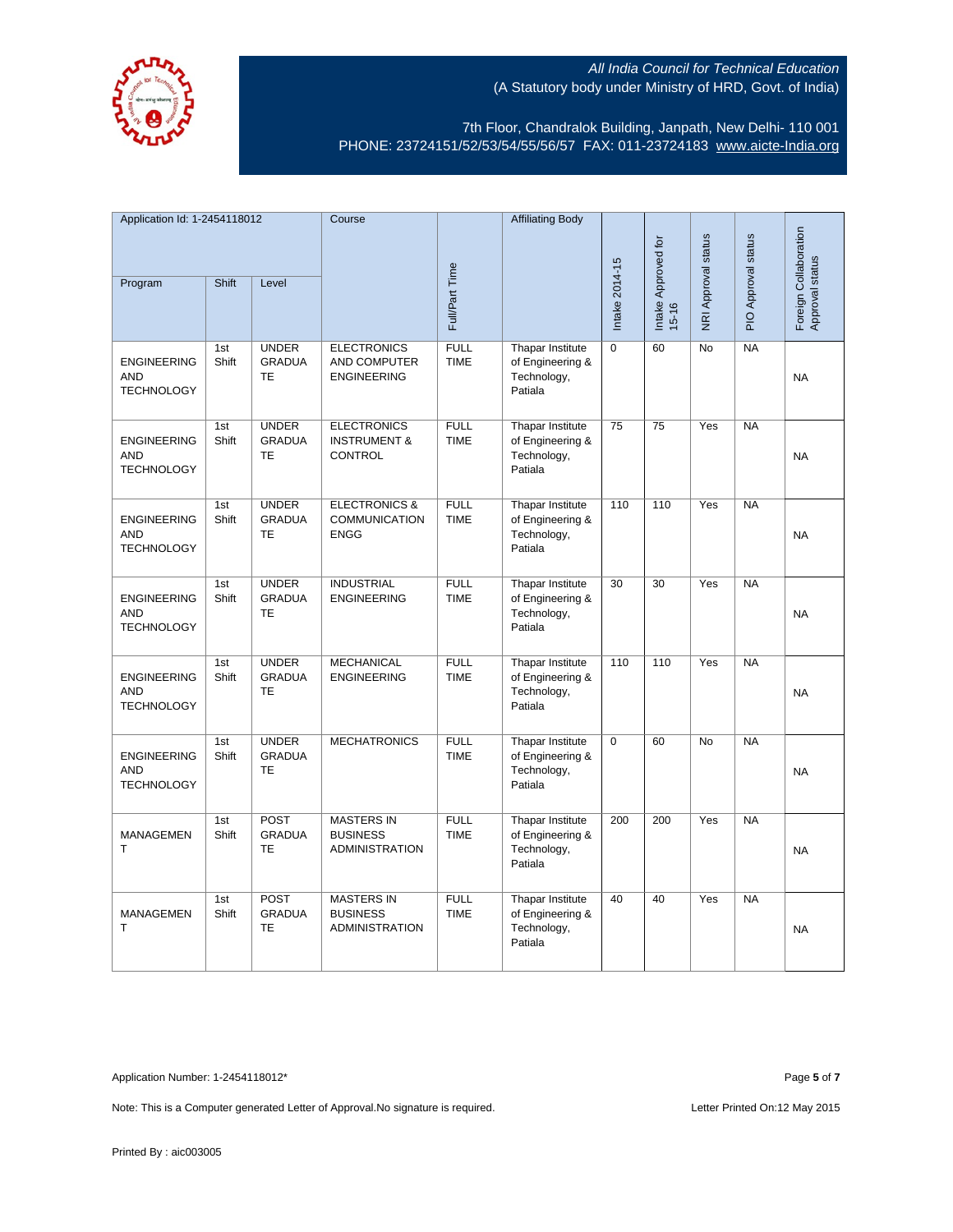

7th Floor, Chandralok Building, Janpath, New Delhi- 110 001 PHONE: 23724151/52/53/54/55/56/57 FAX: 011-23724183 [www.aicte-India.org](http://www.aicte-india.org/)

| Application Id: 1-2454118012<br>Program | <b>Shift</b> | Level                       | Course                                                      | Time<br><b>Full/Part</b>   | <b>Affiliating Body</b>                                        | S<br>$\overline{\phantom{0}}$<br>2014<br>Intake | $\overline{5}$<br>g<br>Approve<br>Intake<br>$\frac{6}{2}$<br>$\frac{1}{2}$ | status<br>Approval<br>$\overline{g}$ | status<br>Approval<br>$rac{O}{4}$ | Collaboration<br>status<br>त्त<br>Foreign<br>Approva |
|-----------------------------------------|--------------|-----------------------------|-------------------------------------------------------------|----------------------------|----------------------------------------------------------------|-------------------------------------------------|----------------------------------------------------------------------------|--------------------------------------|-----------------------------------|------------------------------------------------------|
| <b>MCA</b>                              | 1st<br>Shift | <b>POST</b><br>GRADUA<br>TE | <b>MASTERS IN</b><br><b>COMPUTER</b><br><b>APPLICATIONS</b> | <b>FULL</b><br><b>TIME</b> | Thapar Institute<br>of Engineering &<br>Technology,<br>Patiala | 120                                             | 120                                                                        | Yes                                  | <b>NA</b>                         | <b>NA</b>                                            |

Note: Validity of the course details may be verified at www.aicte-india.org>departments>approvals

The above mentioned approval is subject to the condition that THAPAR UNIVERSITY shall follow and adhere to the Regulations, guidelines and directions issued by AICTE from time to time and the undertaking / affidavit given by the institution along with the application submitted by the institution on portal.

In case of any differences in content in this Computer generated Extension of Approval Letter, the content/information as approved by the Executive Council / General Council as available on the record of AICTE shall be final and binding.

Strict compliance of Anti-Ragging Regulation:- Approval is subject to strict compliance of provisions made in AICTE Regulation notified vide F. No. 37-3/Legal/AICTE/2009 dated July 1, 2009 for Prevention and Prohibition of Ragging in Technical Institutions. In case Institution fails to take adequate steps to Prevent Ragging or fails to act in accordance with AICTE Regulation or fails to punish perpetrators or incidents of Ragging, it will be liable to take any action as defined under clause 9(4) of the said Regulation.

> **Dr. Avinash S Pant Actg Chairman, AICTE**

Copy to:

- **1. The Regional Officer,** All India Council for Technical Education Plot No. 1A, 5<sup>th</sup> Floor, DTE(Pb..) Building, Dakshin Mark, Sector 36-A, Chandigarh-160 036
- **2. The Director Of Technical Education,** Punjab

Application Number: 1-2454118012\* Page **6** of **7**

Note: This is a Computer generated Letter of Approval.No signature is required. Letter Approversity control and the United On:12 May 2015